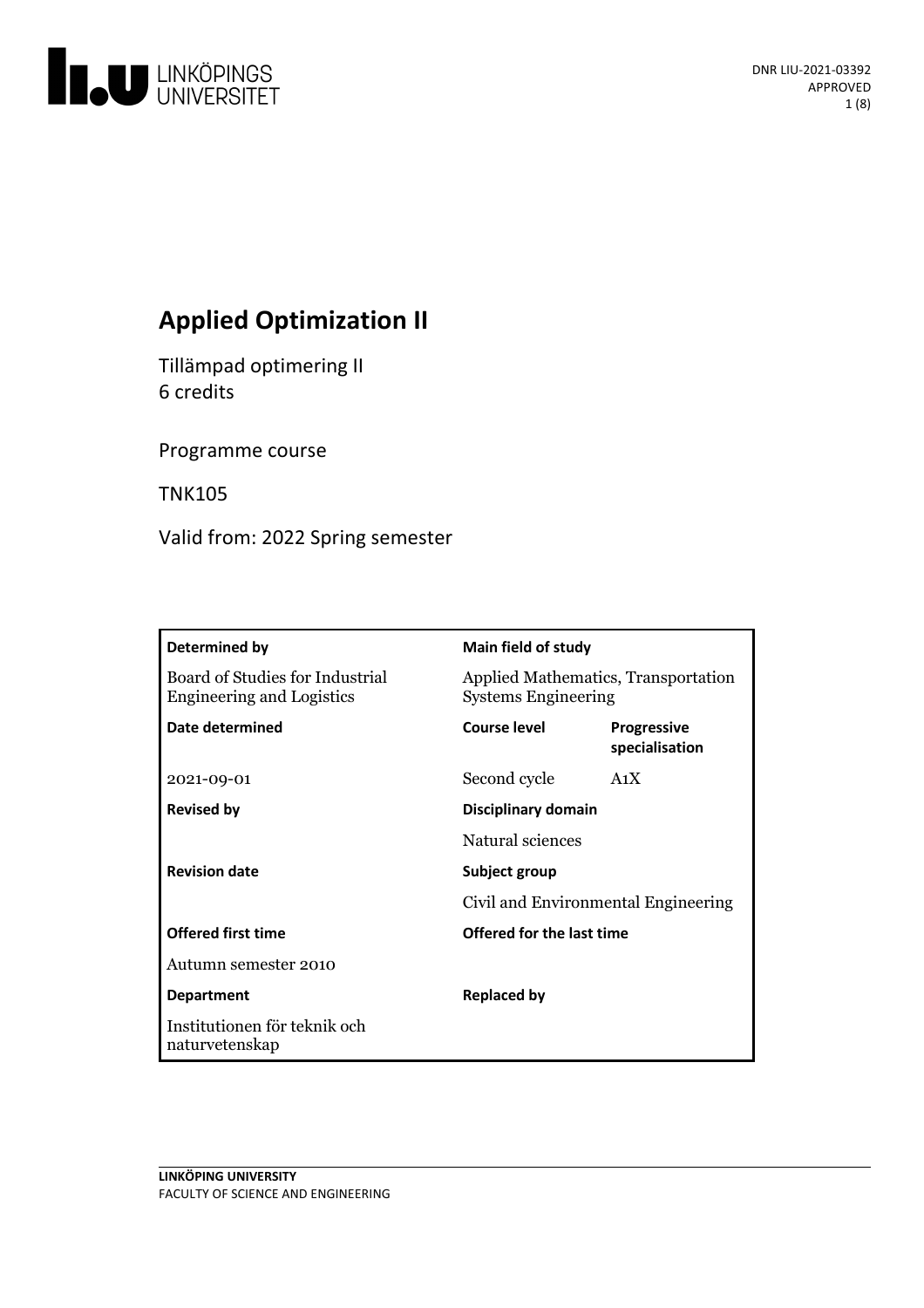## Course offered for

- Master of Science in Communications, Transport and Infrastructure
- Master's Programme in Intelligent Transport Systems and Logistics

## Prerequisites

Applied optimization I, programming principles, and data structures, or equivalent

## Intended learning outcomes

The aim of the course is to provide the participants with insights in applying optimization to solving problems originating from real life applications. The participants will gain knowledge of the process of using optimization theories and methodologies for defining, modeling, solving, and analyzing optimizing problems. After the course, the participants shall be able to

- connect the course subjects to their study program
- study and analyze problems in the area of transport and communications from an optimization perspective
- use a modeling system for large scale optimization
- use efficient data structures in implementation of optimization algorithms
- develop, implement, and evaluate problem-specific methods that find solutions by effectively exploiting problem structure
- verbal and written presentation of results

## Course content

- Problem definition, literature study, and information search
- Study of to what extent the problem can be solved by mathematical modeling and general optimization software
- Design of problem-specific methods, in particular heuristics
- Design of data structures for method implementation
- Implementation, experimentation, analysis and evaluation of optimization methods

# Teaching and working methods

The course consists of seminars and project work with supervision

## Examination

UPG1 Project work 6 credits U, 3, 4, 5

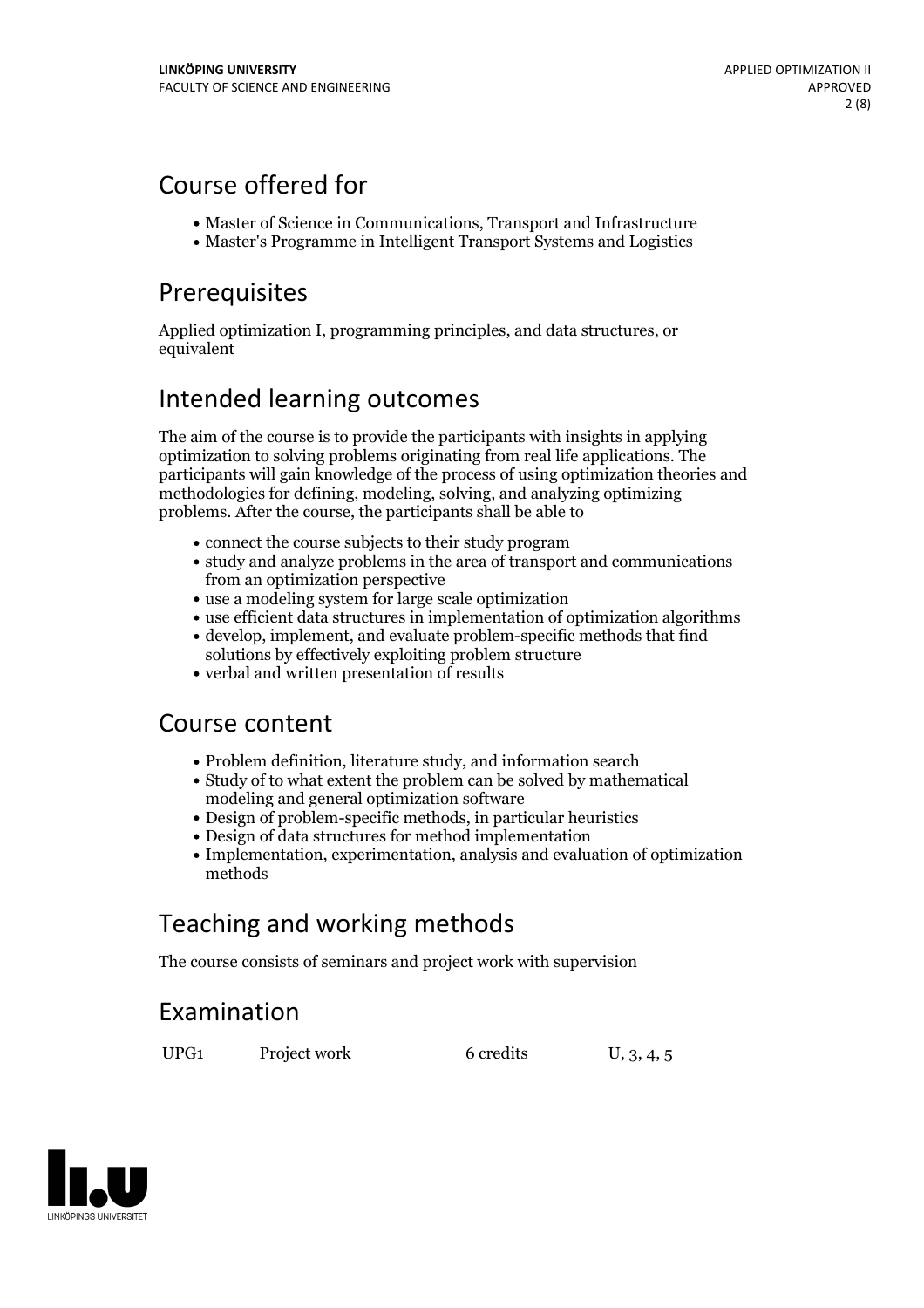## Grades

Four-grade scale, LiU, U, 3, 4, 5

# Other information

### **About teaching and examination language**

The teaching language is presented in the Overview tab for each course. The examination language relates to the teaching language as follows:

- If teaching language is "Swedish", the course as a whole could be given in Swedish, or partly in English. Examination language is Swedish, but parts
- of the examination can be in English. If teaching language is "English", the course as <sup>a</sup> whole is taught in English. Examination language is English. If teaching language is "Swedish/English", the course as <sup>a</sup> whole will be
- taught in English if students without prior knowledge of the Swedish language participate. Examination language is Swedish or English depending on teaching language.

### **Other**

The course is conducted in a manner where both men's and women's experience and knowledge are made visible and developed.

The planning and implementation of a course should correspond to the course syllabus. The course evaluation should therefore be conducted with the course syllabus as a starting point.

If special circumstances prevail, the vice-chancellor may in a special decision specify the preconditions for temporary deviations from this course syllabus, and delegate the right to take such decisions.

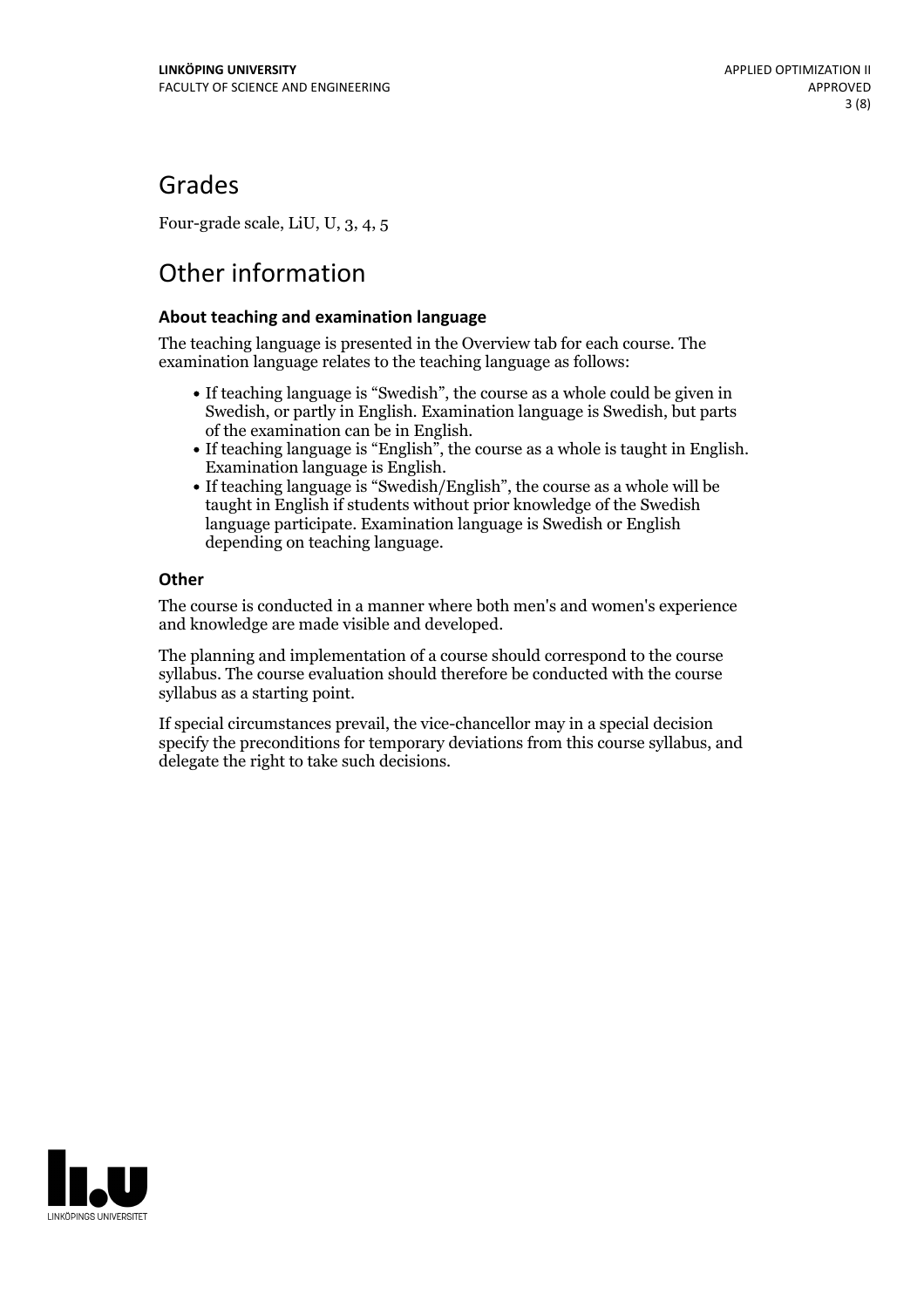## **Common rules**

## Course syllabus

A syllabus must be established for each course. The syllabus specifies the aim and contents of the course, and the prior knowledge that a student must have in order to be able to benefit from the course.

## Timetabling

Courses are timetabled after a decision has been made for this course concerning its assignment to a timetable module.

## Interruption in and deregistration from a course

The LiU decision, Guidelines concerning confirmation of participation in education (Dnr LiU-2020-02256), states that interruptions in study are to be recorded in Ladok. Thus, all students who do not participate in a course for which they have registered must record the interruption, such that the registration on the course can be removed. Deregistration from or interrupting a course is carried out using <sup>a</sup> web-based form: https://www.lith.liu.se/for- [studenter/kurskomplettering?l=en.](https://www.lith.liu.se/for-studenter/kurskomplettering?l=en)

## Cancelled courses and changes to the course syllabus

Courses with few participants (fewer than 10) may be cancelled or organised in a manner that differs from that stated in the course syllabus. The Dean is to deliberate and decide whether a course is to be cancelled or changed from the course syllabus.

## Guidelines relating to examinations and examiners

For details, see Guidelines for education and examination for first-cycle and second-cycle education at Linköping University, Dnr LiU-2020-04501 [\(http://styrdokument.liu.se/Regelsamling/VisaBeslut/917592\)](http://styrdokument.liu.se/Regelsamling/VisaBeslut/917592).

An examiner must be employed as a teacher at LiU according to the LiU Regulations for Appointments, Dnr LiU-2021-01204 [\(https://styrdokument.liu.se/Regelsamling/VisaBeslut/622784](https://styrdokument.liu.se/Regelsamling/VisaBeslut/622784)). For courses in second-cycle, the following teachers can be appointed as examiner: Professor (including Adjunct and Visiting Professor), Associate Professor (including Adjunct), Senior Lecturer (including Adjunct and Visiting Senior Lecturer), Research Fellow, or Postdoc. For courses in first-cycle, Assistant Lecturer (including Adjunct and Visiting Assistant Lecturer) can also be appointed as examiner in addition to those listed for second-cycle courses. In exceptional cases, a Part-time Lecturer can also be appointed as an examiner at both first- and second cycle, see Delegation of authority for the Board of Faculty of Science and Engineering.

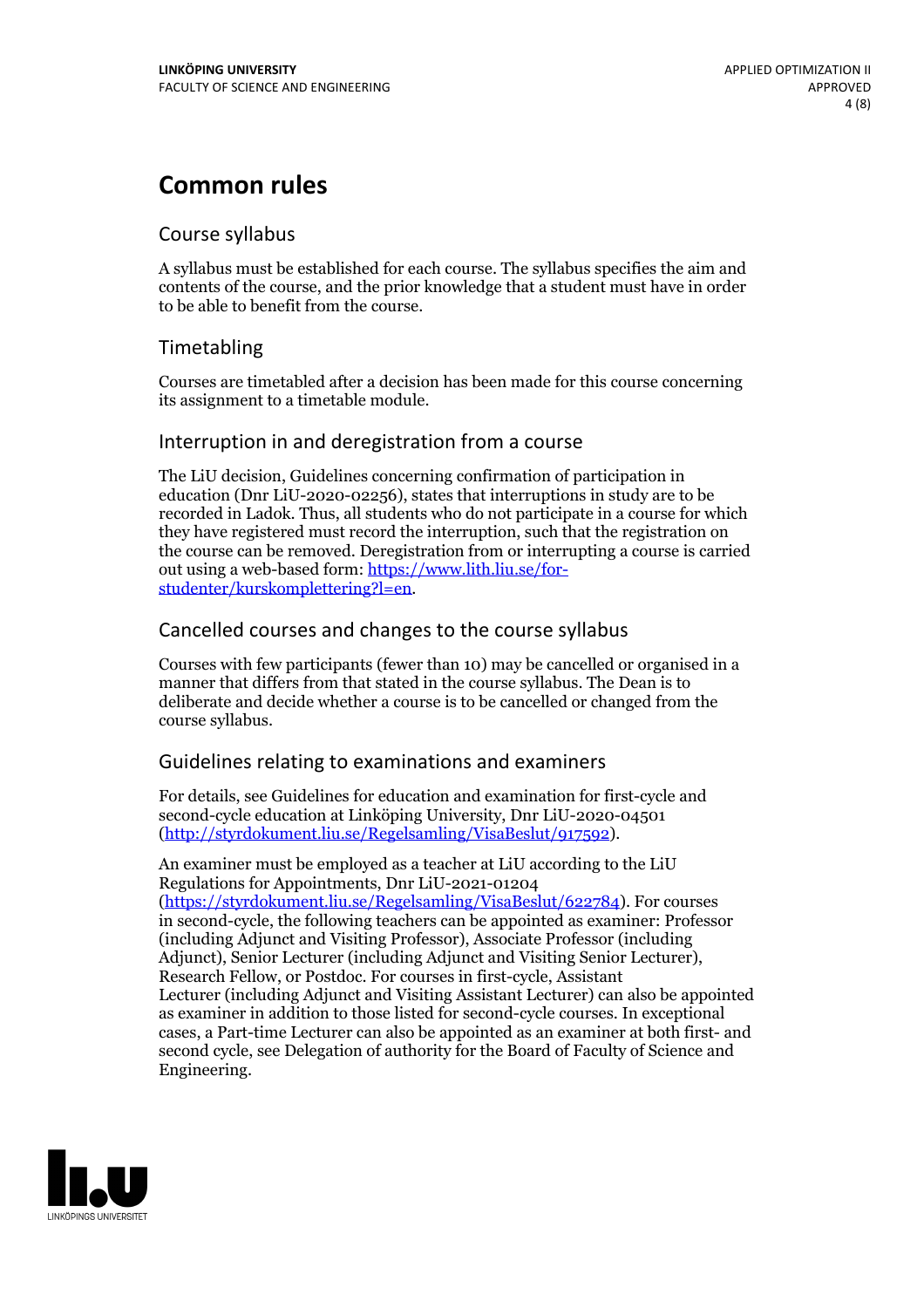## Forms of examination

#### **Principles for examination**

Written and oral examinations and digital and computer-based examinations are held at least three times a year: once immediately after the end of the course, once in August, and once (usually) in one of the re-examination periods. Examinations held at other times are to follow a decision of the faculty programme board.

Principles for examination scheduling for courses that follow the study periods:

- courses given in VT1 are examined for the first time in March, with re-examination in June and August
- courses given in VT2 are examined for the first time in May, with re-examination in August and October
- courses given in HT1 are examined for the first time in October, with re-examination in January and August
- courses given in HT2 are examined for the first time in January, with re-examination in March and in August.

The examination schedule is based on the structure of timetable modules, but there may be deviations from this, mainly in the case of courses that are studied and examined for several programmes and in lower grades (i.e. 1 and 2).

Examinations for courses that the faculty programme board has decided are to be held in alternate years are held three times during the school year in which the course is given according to the principles stated above.

Examinations for courses that are cancelled orrescheduled such that they are not given in one or several years are held three times during the year that immediately follows the course, with examination scheduling that corresponds to the scheduling that was in force before the course was cancelled or rescheduled.

When a course, or a written examination (TEN, DIT, DAT), is given for the last time, the regular examination and two re-examinations will be offered. Thereafter, examinations are phased out by offering three examinations during the following academic year at the same times as the examinations in any substitute course. If there is no substitute course, three examinations will be offered during re- examination periods during the following academic year. Other examination times are decided by the faculty programme board. In all cases above, the examination is also offered one more time during the academic year after the following, unless the faculty programme board decides otherwise. In total, 6 re-examinations are offered, of which 2 are regular re-examinations. In the examination registration system, the examinations given for the penultimate time and the last time are denoted.

If a course is given during several periods of the year (for programmes, or on different occasions for different programmes) the faculty programme board or boards determine together the scheduling and frequency of re-examination occasions.

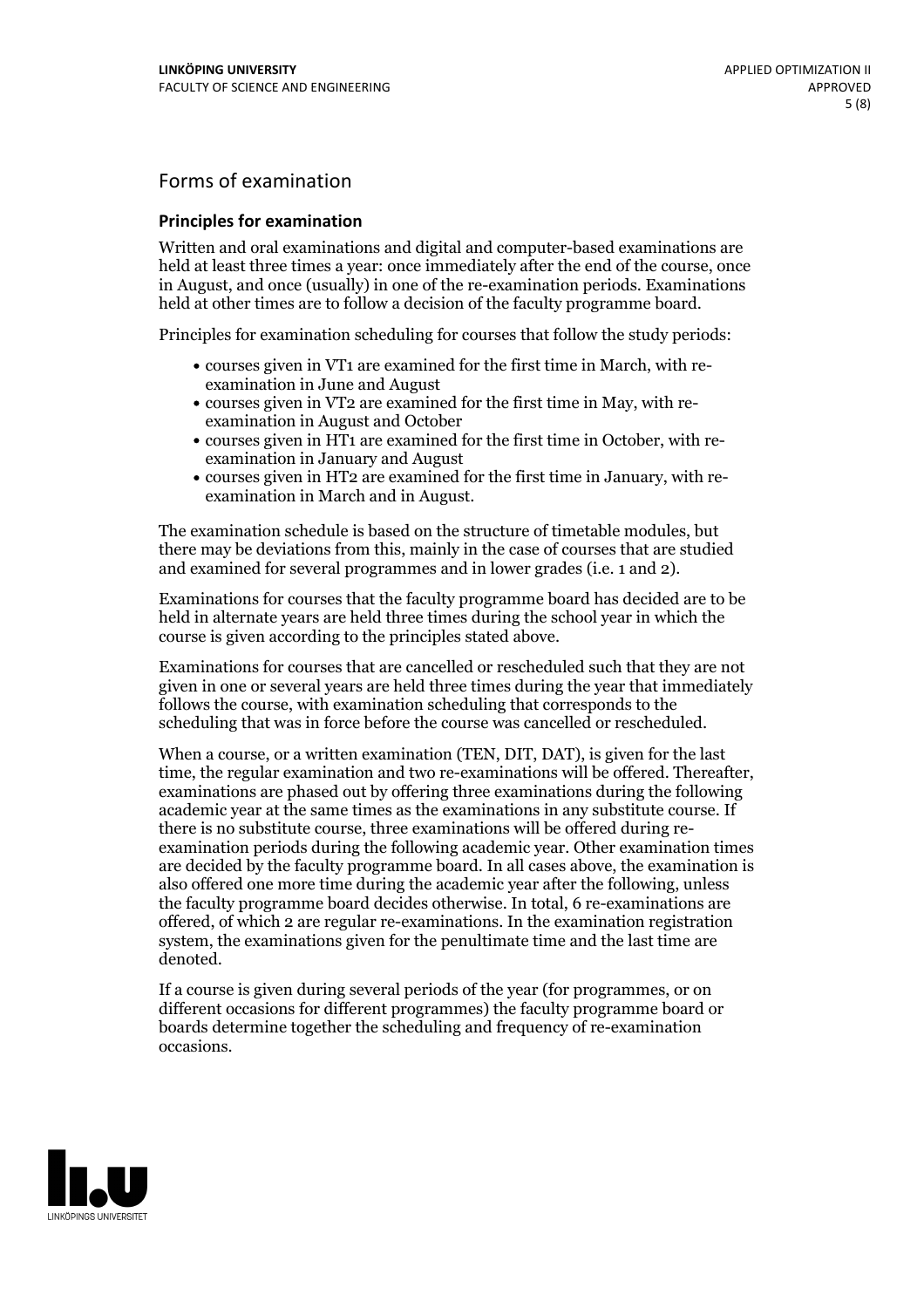### **Retakes of other forms of examination**

Regulations concerning retakes of other forms of examination than written examinations and digital and computer-based examinations are given in the LiU guidelines for examinations and examiners, [http://styrdokument.liu.se/Regelsamling/VisaBeslut/917592.](http://styrdokument.liu.se/Regelsamling/VisaBeslut/917592)

#### **Course closure**

For Decision on Routines for Administration of the Discontinuation of Educational Programs, Freestanding Courses and Courses in Programs, see DNR LiU-2021-04782. After a decision on closure and after the end of the discontinuation period, the students are referred to a replacement course (or similar) according to information in the course syllabus or programme syllabus. If a student has passed some part/parts of a closed program course but not all, and there is an at least partially replacing course, an assessment of crediting can be made. Any crediting of course components is made by the examiner.

### **Registration for examination**

In order to take an written, digital or computer-based examination, registration in advance is mandatory, see decision in the university's rule book [https://styrdokument.liu.se/Regelsamling/VisaBeslut/622682.](https://styrdokument.liu.se/Regelsamling/VisaBeslut/622682) An unregistered student can thus not be offered a place. The registration is done at the Student Portal or in the LiU-app during the registration period. The registration period opens 30 days before the date of the examination and closes 10 days before the date of the examination. Candidates are informed of the location of the examination by email, four days in advance.

### **Code of conduct for students during examinations**

Details are given in a decision in the university's rule book: <http://styrdokument.liu.se/Regelsamling/VisaBeslut/622682>.

#### **Retakes for higher grade**

Students at the Institute of Technology at LiU have the right to retake written examinations and digital and computer-based examinations in an attempt to achieve a higher grade. This is valid for all examination components with code "TEN", "DIT" and "DAT". The same right may not be exercised for other examination components, unless otherwise specified in the course syllabus.

A retake is not possible on courses that are included in an issued degree diploma.

#### **Grades**

The grades that are preferably to be used are Fail (U), Pass (3), Pass not without distinction  $(4)$  and Pass with distinction  $(5)$ .

- Grades U, 3, 4, 5 are to be awarded for courses that have written or digital examinations.<br>• Grades Fail (U) and Pass (G) may be awarded for courses with a large
- degree of practical components such as laboratory work, project work and

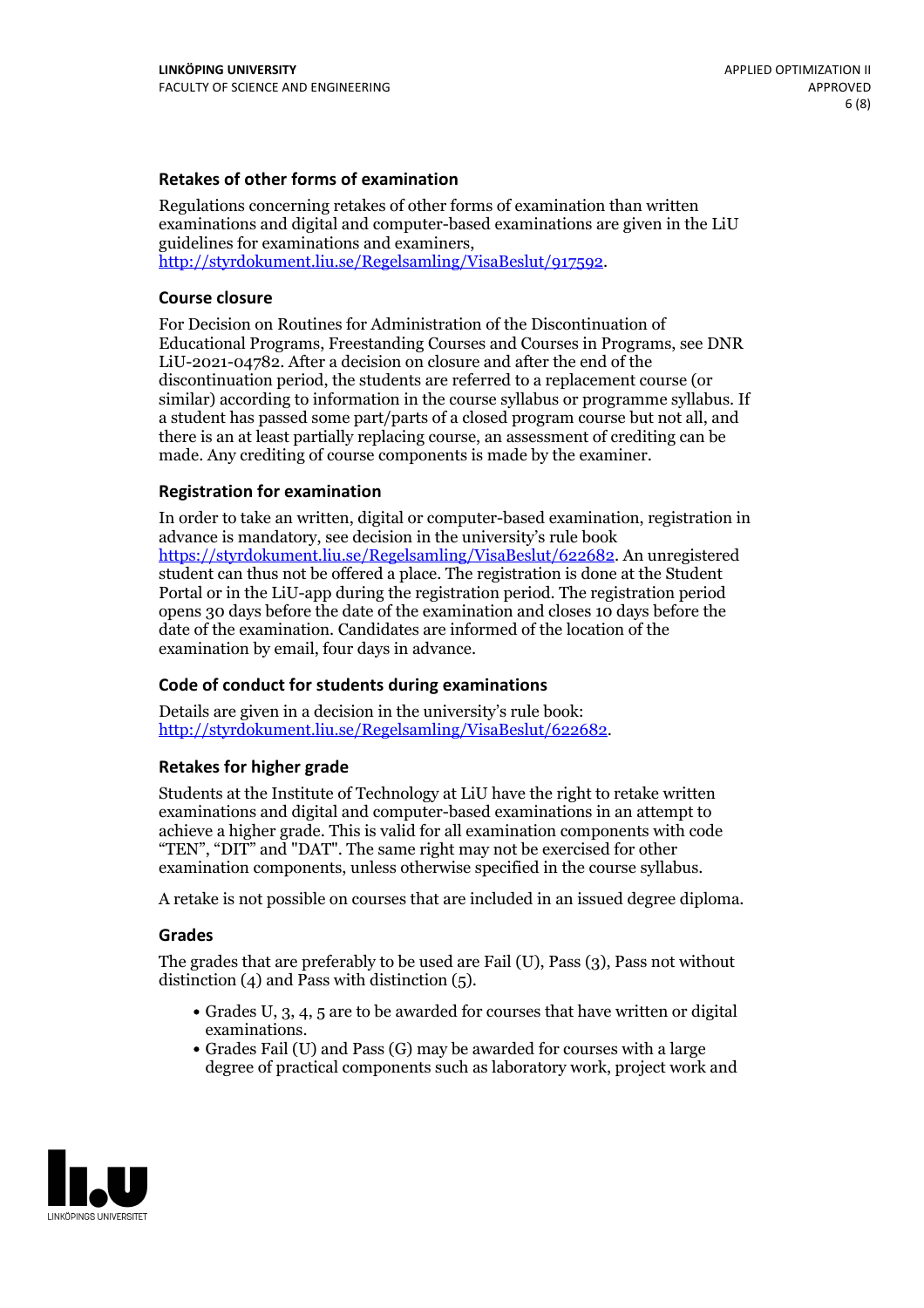group work.<br>• Grades Fail (U) and Pass (G) are to be used for degree projects and other independent work.

#### **Examination components**

The following examination components and associated module codes are used at the Faculty of Science and Engineering:

- Grades U, 3, 4, 5 are to be awarded for written examinations (TEN) and
- digital examinations (DIT).<br>• Examination components for which the grades Fail (U) and Pass (G) may be awarded are laboratory work (LAB), project work (PRA), preparatory written examination (KTR), digital preparatory written examination (DIK), oral examination (MUN), computer-based examination (DAT), home
- assignment (HEM), and assignment (UPG).<br>• Students receive grades either Fail (U) or Pass (G) for other examination components in which the examination criteria are satisfied principally through active attendance such as tutorial group (BAS) or examination item
- (MOM).<br>• Grades Fail (U) and Pass (G) are to be used for the examination components Opposition (OPPO) and Attendance at thesis presentation (AUSK) (i.e. part of the degree project).

In general, the following applies:

- 
- Mandatory course components must be scored and given <sup>a</sup> module code. Examination components that are not scored, cannot be mandatory. Hence, it is voluntary to participate in these examinations, and the voluntariness must be clearly stated. Additionally, if there are any associated conditions to
- the examination component, these must be clearly stated as well.<br>• For courses with more than one examination component with grades U,3,4,5, it shall be clearly stated how the final grade is weighted.

For mandatory components, the following applies (in accordance with the LiU Guidelines for education and examination for first-cycle and second-cycle education at Linköping University,<br>[http://styrdokument.liu.se/Regelsamling/VisaBeslut/917592\)](http://styrdokument.liu.se/Regelsamling/VisaBeslut/917592):

If special circumstances prevail, and if it is possible with consideration of the nature of the compulsory component, the examiner may decide to replace the compulsory component with another equivalent component.

For possibilities to alternative forms of examinations, the following applies (in accordance with the LiU Guidelines for education and examination for first-cycle [http://styrdokument.liu.se/Regelsamling/VisaBeslut/917592\)](http://styrdokument.liu.se/Regelsamling/VisaBeslut/917592):

If the LiU coordinator for students with disabilities has granted a student the right to an adapted examination for a written examination in an examination hall, the student has the right to it.